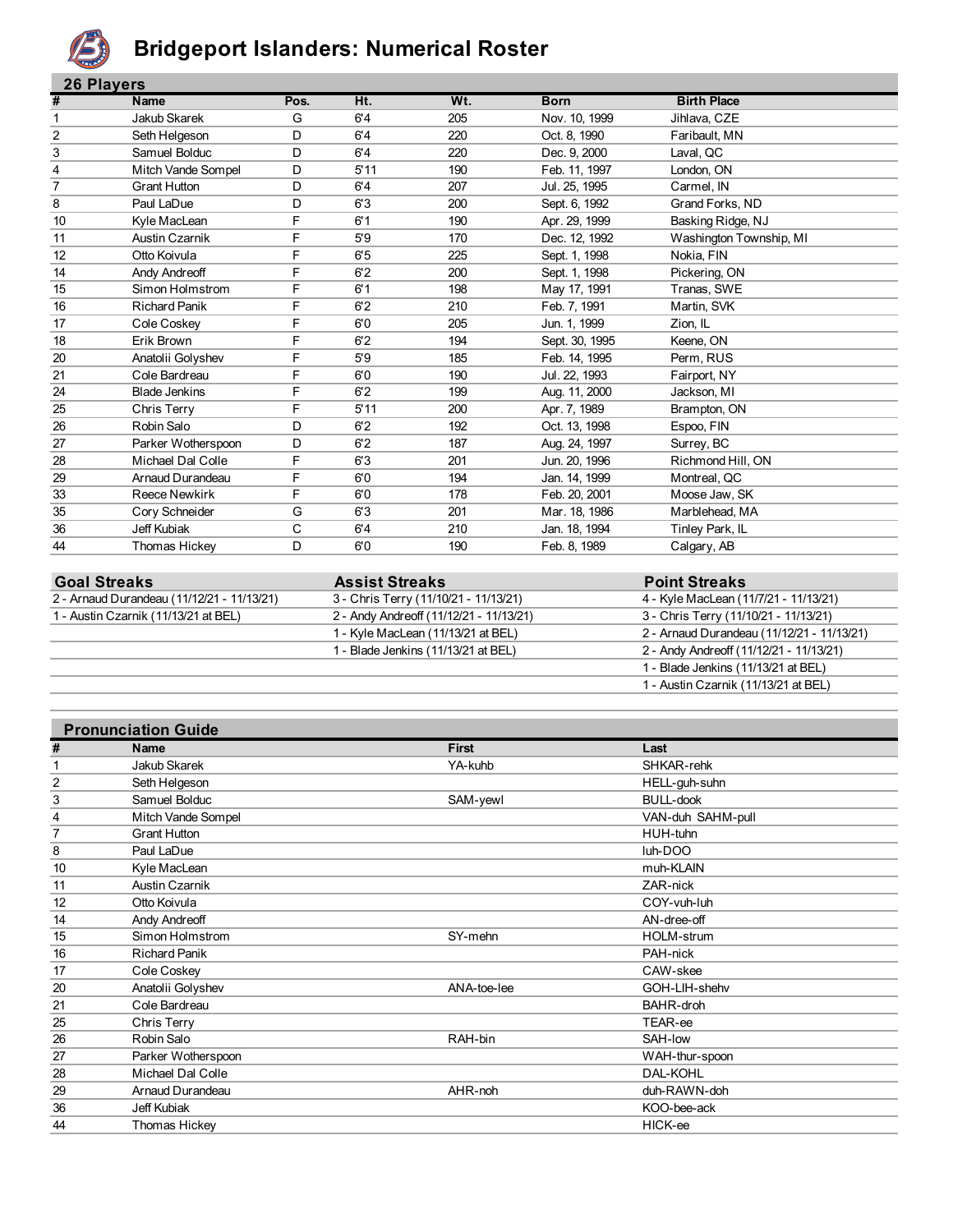

# **Bridgeport Islanders: Team Records**

| تحصيه                                          |                     |                                  |                     |  |
|------------------------------------------------|---------------------|----------------------------------|---------------------|--|
| Category                                       | $W - L - OTL - SOL$ | Category                         | $W - L - OTL - SOL$ |  |
| Overall:                                       | $5 - 6 - 1 - 2$     | 1-goal games:                    | $2 - 2 - 1 - 2$     |  |
| Home:                                          | $4 - 3 - 0 - 0$     | 2-goal games:                    | $2 - 1 - 0 - 0$     |  |
| Road:                                          | $1 - 3 - 1 - 2$     | 3-goal games or more:            | $1 - 3 - 0 - 0$     |  |
|                                                |                     |                                  |                     |  |
| Scoring 5+ goals:                              | $1 - 0 - 0 - 0$     | Allowing 5+ goals:               | $0 - 2 - 1 - 0$     |  |
| Scoring 4 goals:                               | $1 - 1 - 1 - 0$     | Allowing 4 goals:                | $1 - 1 - 0 - 1$     |  |
| Scoring 3 goals:                               | $3 - 1 - 0 - 1$     | Allowing 3 goals:                | $1 - 2 - 0 - 0$     |  |
| Scoring 2 goals:                               | $0 - 0 - 0 - 0$     | Allowing 2 goals:                | $1 - 1 - 0 - 1$     |  |
| Scoring 1 goal:                                | $0 - 4 - 0 - 1$     | Allowing 1 goal:                 | $1 - 0 - 0 - 0$     |  |
| Not scoring:                                   | $0 - 0 - 0 - 0$     | Shutouts:                        | $1 - 0 - 0 - 0$     |  |
|                                                |                     |                                  |                     |  |
| <b>Scoring first:</b>                          | $2 - 2 - 0 - 0$     | <b>Opponent scoring first:</b>   | $3 - 4 - 1 - 2$     |  |
|                                                |                     |                                  |                     |  |
| Leading after 1 period:                        | $0 - 1 - 1 - 0$     | Leading after 2 periods:         | $2 - 0 - 1 - 0$     |  |
| Tied after 1 period:                           | $3 - 2 - 0 - 1$     | Tied after 2 periods:            | $2 - 3 - 0 - 1$     |  |
| Trailing after 1 period:                       | $2 - 3 - 0 - 1$     | Trailing after 2 periods:        | $1 - 3 - 0 - 1$     |  |
|                                                |                     |                                  |                     |  |
| <b>Outshooting opponent:</b>                   | $3 - 3 - 0 - 0$     | Having more penalty minutes:     | $2 - 2 - 0 - 2$     |  |
| Outshot by opponent:                           | $2 - 2 - 1 - 2$     | Having fewer penalty minutes:    | $2 - 4 - 0 - 0$     |  |
| Even shots:                                    | $0 - 1 - 0 - 0$     | Even penalty minutes:            | $1 - 0 - 1 - 0$     |  |
|                                                |                     |                                  |                     |  |
| Recording 0-19 shots:                          | $0 - 1 - 0 - 0$     | Allowing 0-19 shots:             | $0 - 1 - 0 - 0$     |  |
| Recording 20-29 shots:                         | $2 - 2 - 1 - 1$     | Allowing 20-29 shots:            | $2 - 2 - 0 - 0$     |  |
|                                                | $2 - 2 - 0 - 1$     | Allowing 30-39 shots:            | $3 - 3 - 0 - 1$     |  |
| Recording 30-39 shots:                         | $1 - 1 - 0 - 0$     |                                  | $0 - 0 - 1 - 1$     |  |
| Recording 40-49 shots:<br>Recording 50+ shots: | $0 - 0 - 0 - 0$     | Allowing 40-49 shots:            | $0 - 0 - 0 - 0$     |  |
|                                                |                     | Allowing 50+ shots:              |                     |  |
|                                                |                     |                                  |                     |  |
| Scoring 3+ PP goals:                           | $0 - 0 - 0 - 0$     | Allowing 3+ PP goals:            | $0 - 0 - 0 - 0$     |  |
| Scoring 2 PP goals:                            | $1 - 1 - 0 - 1$     | Allowing 2 PP goals:             | $1 - 0 - 0 - 1$     |  |
| Scoring 1 PP goal:                             | $1 - 0 - 1 - 0$     | Allowing 1 PP goal:              | $1 - 4 - 1 - 0$     |  |
| Not scoring a PP goal:                         | $3 - 5 - 0 - 1$     | Not allowing a PP goal:          | $3 - 2 - 0 - 1$     |  |
|                                                |                     |                                  |                     |  |
| Scoring shorthanded:                           | $0 - 0 - 0 - 0$     | Allowing a shorthanded goal:     | $0 - 0 - 0 - 0$     |  |
|                                                |                     |                                  |                     |  |
| Leading at any point:                          | $5 - 2 - 1 - 0$     | Trailing at any point:           | $3 - 5 - 1 - 2$     |  |
|                                                |                     |                                  |                     |  |
| Sunday:                                        | $2 - 1 - 0 - 1$     | October:                         | $3 - 3 - 0 - 2$     |  |
| Monday:                                        | $0 - 0 - 0 - 0$     | November:                        | $2 - 3 - 1 - 0$     |  |
| Tuesday:                                       | $0 - 0 - 0 - 0$     | December:                        | $0 - 0 - 0 - 0$     |  |
| Wednesday:                                     | $1 - 0 - 0 - 0$     | January:                         | $0 - 0 - 0 - 0$     |  |
| Thursday:                                      | $0 - 0 - 0 - 0$     | February:                        | $0 - 0 - 0 - 0$     |  |
| Friday:                                        | $0 - 3 - 1 - 0$     | March:                           | $0 - 0 - 0 - 0$     |  |
| Saturday:                                      | $2 - 2 - 0 - 1$     | April:                           | $0 - 0 - 0 - 0$     |  |
|                                                |                     |                                  |                     |  |
| OT Record:                                     | $1 - 3$             | Scoring first in a shootout:     | $0 - 0$             |  |
| 5 Minute OT Record:                            | $1 - 1$             | Allowing first goal in shootout: | $0 - 2$             |  |
| <b>Shootout Record:</b>                        | $0 - 2$             | Extra shooters are necessary:    | $0 - 1$             |  |
|                                                |                     |                                  |                     |  |
| <b>Wearing White Uniforms:</b>                 | $4 - 2 - 0 - 0$     | Night games (5 p.m. or later):   | $3 - 5 - 1 - 1$     |  |
| <b>Wearing Blue Uniforms:</b>                  | $1 - 4 - 1 - 2$     | Day/Afternoon games:             | $2 - 1 - 0 - 1$     |  |
| <b>Wearing Special Uniforms:</b>               | $0 - 0 - 0 - 0$     |                                  |                     |  |
|                                                |                     |                                  |                     |  |
| <b>Atlantic Division:</b>                      | $3 - 5 - 0 - 2$     | After a Win:                     | $3 - 1 - 1 - 0$     |  |
| <b>North Division:</b>                         | $2 - 1 - 1 - 0$     | After a Loss:                    | $2 - 4 - 0 - 2$     |  |
| <b>Western Conference:</b>                     | $0 - 0 - 0 - 0$     |                                  |                     |  |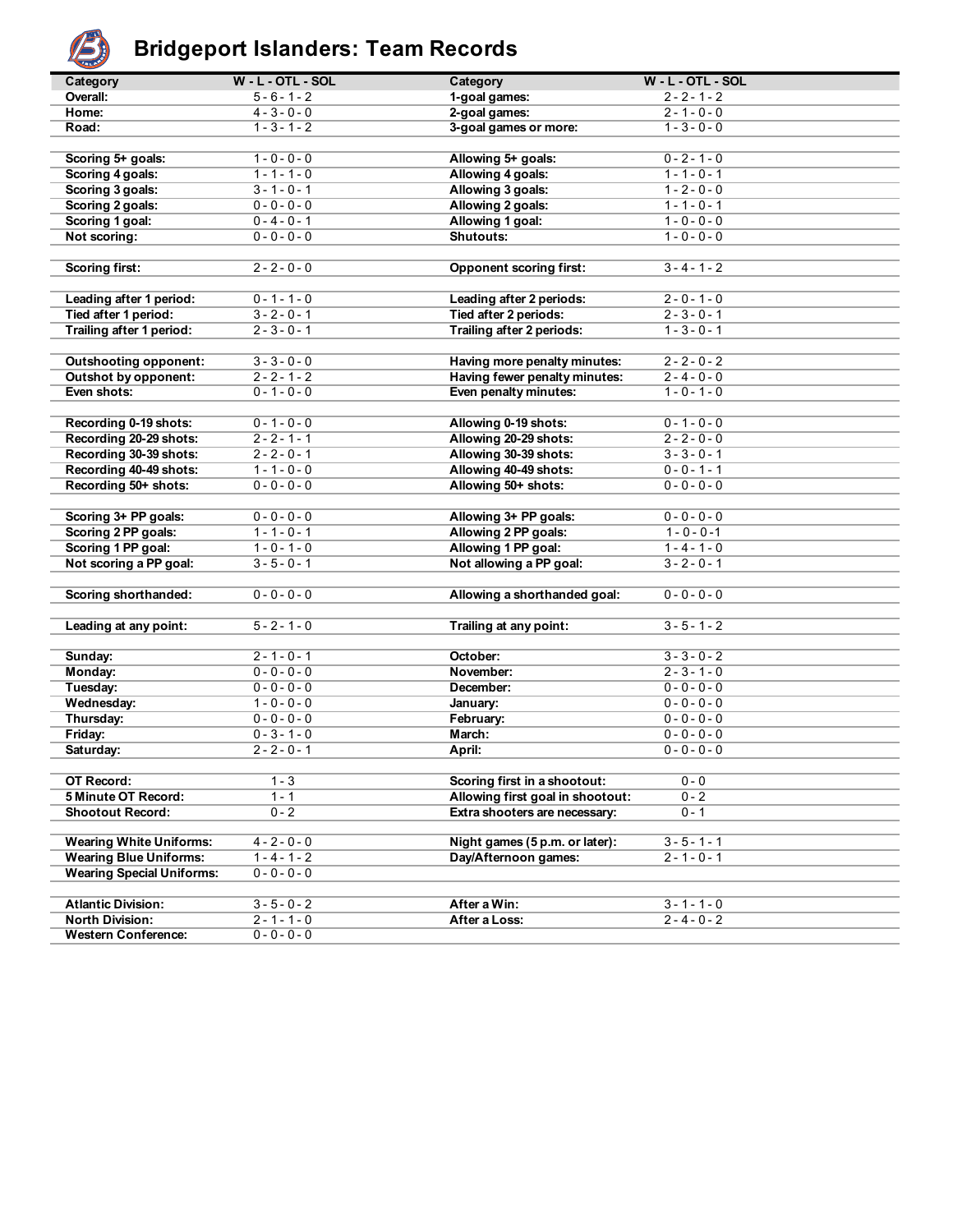

# **B** Bridgeport Islanders: Situations

| <b>Goals by Period</b>        |                       |                             |                                    |                                       |              |                         |
|-------------------------------|-----------------------|-----------------------------|------------------------------------|---------------------------------------|--------------|-------------------------|
|                               | $\mathbf{1}$          | $\overline{2}$              | $\overline{\mathbf{3}}$            | OT/SO                                 | <b>Total</b> | Goals per game          |
| <b>Bridgeport Islanders:</b>  | 14                    | 10                          | 12                                 | $\mathbf{1}$                          | 37           | 2.64                    |
| <b>Opponents:</b>             | $\overline{22}$       | 8                           | $\overline{12}$                    | $\overline{3}$                        | 45           | 3.21                    |
|                               |                       |                             |                                    |                                       |              |                         |
|                               |                       |                             |                                    |                                       |              |                         |
| <b>Shots by Period</b>        |                       | $\overline{2}$              |                                    |                                       |              |                         |
|                               | $\overline{1}$        |                             | $\overline{\mathbf{3}}$            | OT/SO                                 | <b>Total</b> | Shots per game<br>31.21 |
| <b>Bridgeport Islanders:</b>  | 142                   | 144                         | 140                                | 11                                    | 437          | 32.79                   |
| <b>Opponents:</b>             | 149                   | 150                         | 149                                | 11                                    | 459          |                         |
|                               |                       |                             |                                    |                                       |              |                         |
| <b>Power Play</b>             |                       |                             |                                    |                                       |              |                         |
|                               | <b>PPG</b>            | Att.                        |                                    | $\%$                                  |              |                         |
| Overall:                      | 8                     | 45                          |                                    | 17.8%                                 |              |                         |
| Home:                         | $\overline{2}$        | $\overline{18}$             |                                    | 11.1%                                 |              |                         |
| Road:                         | 6                     | $\overline{27}$             |                                    | 22.2%                                 |              |                         |
|                               |                       | 0 SHORTHANDED GOALS ALLOWED |                                    |                                       |              |                         |
|                               |                       |                             |                                    |                                       |              |                         |
| <b>Penalty Killing</b>        | Killed                | Att.                        |                                    | $\frac{9}{6}$                         |              |                         |
|                               |                       |                             |                                    | 77.3%                                 |              |                         |
| Overall:<br>Home:             | 34<br>$\overline{12}$ | 44<br>17                    |                                    | 70.6%                                 |              |                         |
| Road:                         | $\overline{22}$       | $\overline{27}$             |                                    | 81.5%                                 |              |                         |
|                               |                       |                             |                                    |                                       |              |                         |
|                               |                       | 0 SHORTHANDED GOALS SCORED  |                                    |                                       |              |                         |
| <b>Penalties</b>              |                       |                             |                                    |                                       |              |                         |
|                               | GP                    | Min.                        |                                    | Avg.                                  |              |                         |
|                               | 14                    | 146                         |                                    | 10.43                                 |              |                         |
|                               |                       |                             |                                    |                                       |              |                         |
| <b>Fighting Majors</b>        |                       |                             |                                    |                                       |              |                         |
| <b>Name</b>                   |                       | <b>Amount</b>               | Last                               |                                       |              |                         |
| <b>Reece Newkirk</b><br>33    |                       | $\overline{2}$              | 11/7/21 vs. HFD (vs. Mike O'Leary) |                                       |              |                         |
| $\mathbf{2}$<br>Seth Helgeson |                       | $\overline{2}$              |                                    | 11/12/21 at LAV (vs. Brandon Baddock) |              |                         |
| <b>Andy Andreoff</b><br>14    |                       | $\mathbf{1}$                | 10/17/21 at SPR (vs. Tyler Tucker) |                                       |              |                         |
| Erik Brown<br>18              |                       | $\mathbf{1}$                | 10/22/21 at SPR (vs. Josh Wesley)  |                                       |              |                         |
|                               |                       |                             |                                    |                                       |              |                         |
|                               |                       |                             |                                    |                                       |              |                         |
|                               |                       |                             |                                    |                                       |              |                         |
|                               |                       |                             |                                    |                                       |              |                         |
|                               |                       |                             |                                    |                                       |              |                         |
|                               |                       |                             |                                    |                                       |              |                         |
|                               |                       |                             |                                    |                                       |              |                         |
|                               |                       |                             |                                    |                                       |              |                         |
|                               |                       |                             |                                    |                                       |              |                         |
| <b>Goal Situations</b>        |                       |                             |                                    |                                       |              |                         |

| <b>OUAI JIWAUUIS</b>  |                |          |  |
|-----------------------|----------------|----------|--|
|                       | For            | Against  |  |
| 5 on 5:               | 26             | 31       |  |
| 5 on 4:               | 8              | 9        |  |
| 5 on 3:               | 0              | 0        |  |
| 4 on 4:               | 0              | $\Omega$ |  |
| 4 on 3:               | 0              |          |  |
| $3$ on $3$ :          |                |          |  |
| 3 on 4:               | 0              | $\Omega$ |  |
| 3 on 5:               | 0              | $\Omega$ |  |
| 4 on 5:               | 0              | $\Omega$ |  |
| 6 on 5:               | 0              | $\Omega$ |  |
| 6 on 4:               | 0              | $\Omega$ |  |
| <b>Empty Net:</b>     | $\overline{2}$ |          |  |
| <b>Penalty Shots:</b> | 0              | $\Omega$ |  |
| <b>Shootouts:</b>     | $\mathbf 0$    | 2        |  |
| Total:                | 37             | 45       |  |
|                       |                |          |  |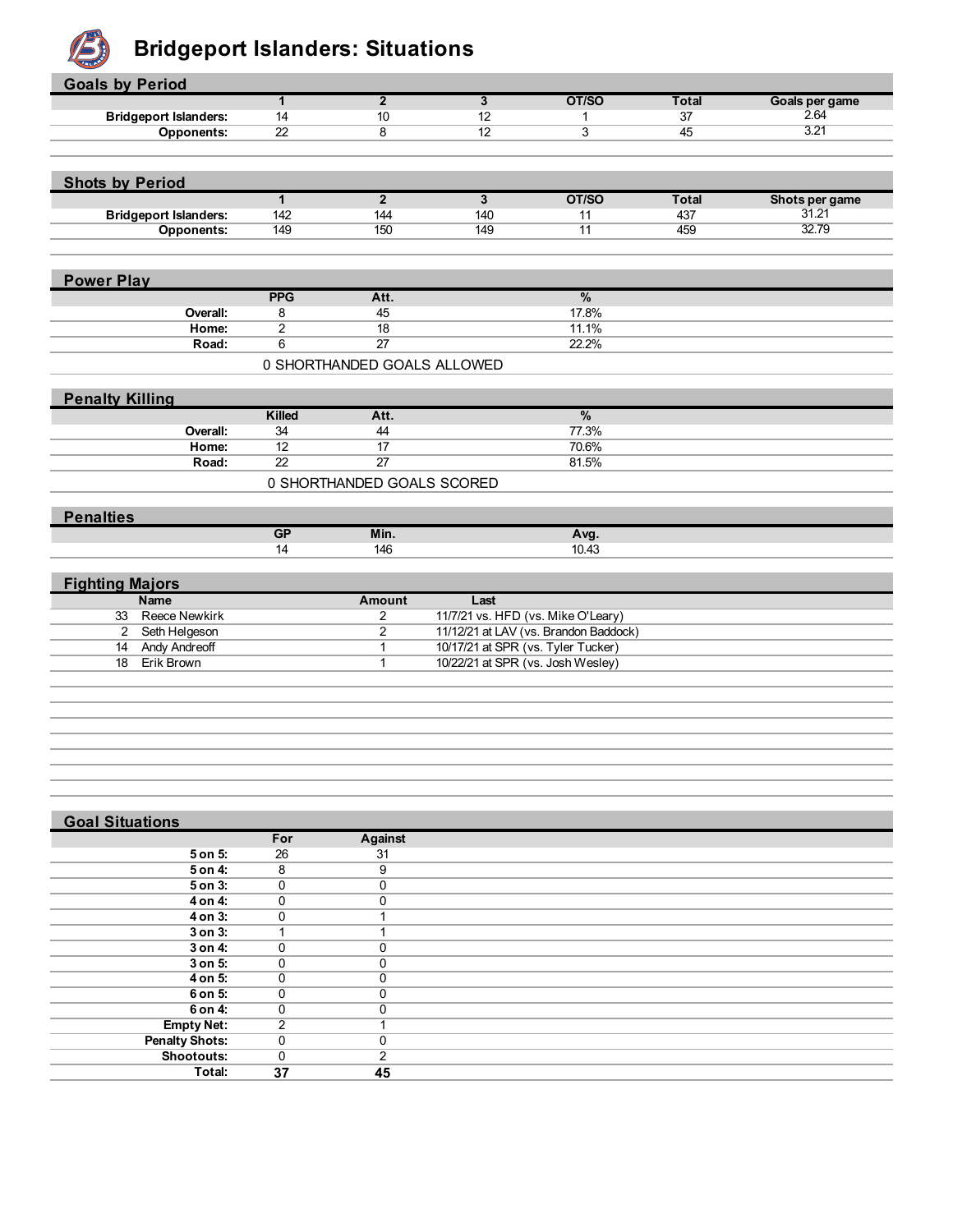

## **Bridgeport Islanders: Situations**

| <b>Individual Leaders</b> |                          |                                                                         |
|---------------------------|--------------------------|-------------------------------------------------------------------------|
| <b>Statistic</b>          |                          | Leader(s)                                                               |
| <b>Goals:</b>             | 6                        | Chris Terry                                                             |
| Assists:                  | 10                       | Otto Koivula                                                            |
| Points:                   | 12                       | Otto Koivula                                                            |
| PP Goals:                 | 2                        | Michael Dal Colle, Chris Terry                                          |
| <b>PP Assists:</b>        | 4                        | Austin Czarnik                                                          |
| <b>PP Points:</b>         | 4                        | Austin Czarnik, Chris Terry                                             |
| <b>SH Goals:</b>          | ۰                        | n/a                                                                     |
| <b>SH Assists:</b>        | ٠                        | n/a                                                                     |
| <b>GW Goals:</b>          |                          | Robin Salo, Anatolii Golyshev, Richard Panik, Kyle MacLean, Chris Terry |
| 3+ Goals:                 | $\overline{\phantom{a}}$ | n/a                                                                     |
| PIM:                      | 28                       | Seth Helgeson                                                           |
| Shots:                    | 32                       | Andy Andreoff                                                           |
| <b>Plus/Minus:</b>        | 4                        | Otto Koivula                                                            |
| <b>Games Played:</b>      | 14                       | 7 Tied                                                                  |

| <b>Shootouts</b> |  |
|------------------|--|
|                  |  |
|                  |  |

| Ħ  | Name               | Goals/Shots  | %       | <b>GDG</b> |
|----|--------------------|--------------|---------|------------|
| 25 | Chris Terry        | 0/1          | 0.0%    |            |
| 11 | Austin Czarnik     | $01^{\circ}$ | $0.0\%$ |            |
| 28 | Michael Dal Colle  | 0/2          | $0.0\%$ |            |
|    | Mitch Vande Sompel | J/           | 0.0%    |            |
| 12 | Otto Koivula       | 0/2          | $0.0\%$ |            |
|    |                    |              |         |            |

| π  | ltender                              | Record | Sayes/Shote | $\%$  |  |
|----|--------------------------------------|--------|-------------|-------|--|
|    | Skarek<br>طبرا ما                    | J-     | ັ           | 75.0% |  |
| 39 | Annloh<br><b>Kor</b><br>៶ਜ਼<br>ישטוע | J- .   | .           | 33.3% |  |

| <b>Power Play</b> |                      |   |          |            |  |
|-------------------|----------------------|---|----------|------------|--|
|                   | # Name               | G | A        | <b>PTS</b> |  |
| 11                | Austin Czarnik       |   | 4        | 4          |  |
|                   | 25 Chris Terry       | ົ | ◠        |            |  |
|                   | 26 Robin Salo        |   | ◠        | 3          |  |
|                   | 12 Otto Koivula      |   | 3        | c          |  |
|                   | 28 Michael Dal Colle | ົ | $\Omega$ | $\sim$     |  |
|                   | 20 Anatolii Golyshev |   |          |            |  |
|                   | 14 Andy Andreoff     |   | ົ        | ົ          |  |
|                   | 29 Arnaud Durandeau  |   |          |            |  |
|                   | 16 Richard Panik     |   | O        |            |  |
|                   | 15 Simon Holmstrom   |   |          |            |  |
|                   | 4 Mitch Vande Sompel | 0 |          |            |  |
|                   |                      |   |          |            |  |

 **Shorthanded**

**# Name G A PTS**

n/a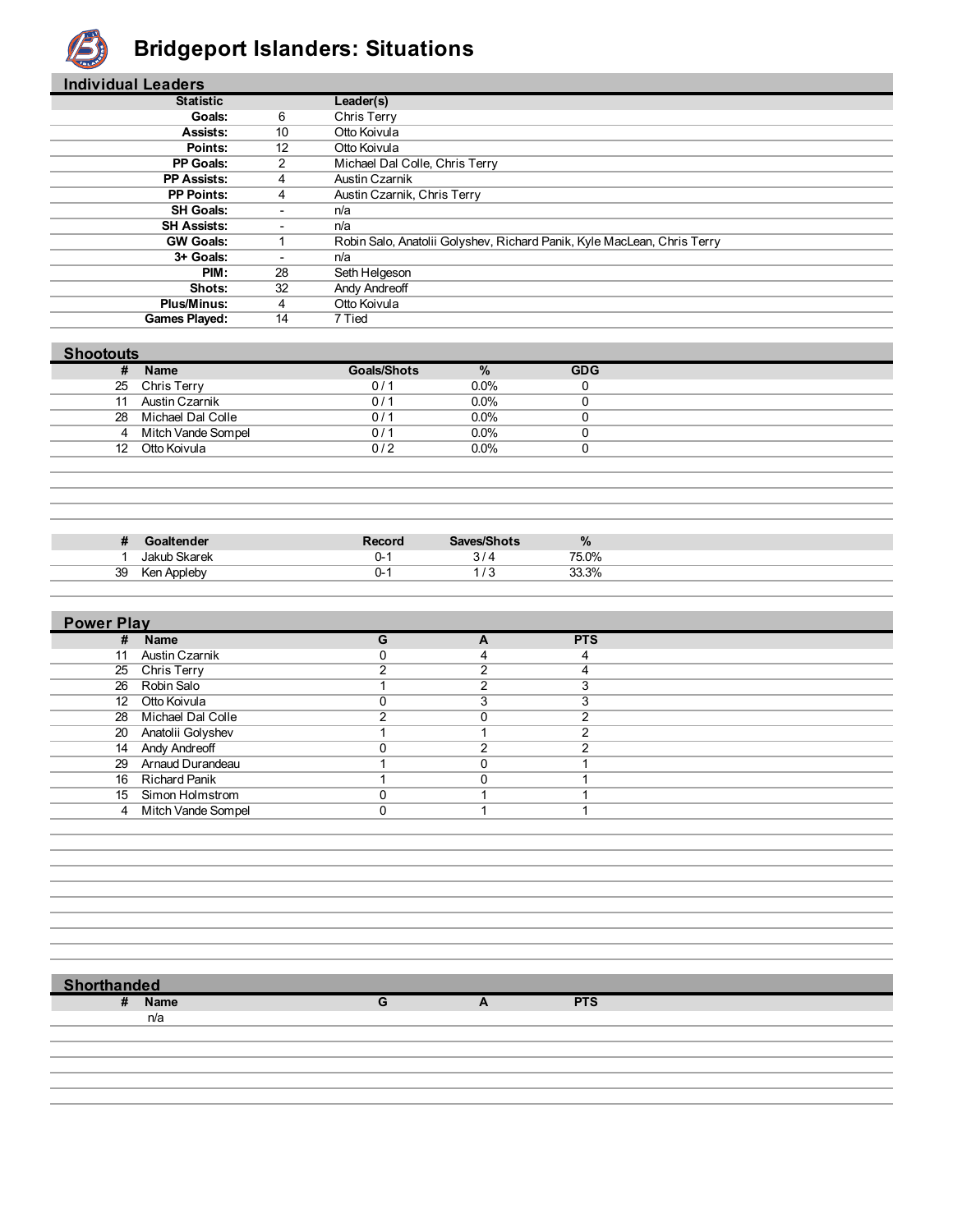

#### **Bridgeport Islanders: Team Records**

|    | <b>Record When</b>   |                 |                 |                  |                        |  |  |  |  |
|----|----------------------|-----------------|-----------------|------------------|------------------------|--|--|--|--|
| #  | <b>Name</b>          | In Lineup       | <b>Scores</b>   | <b>Has Point</b> | Has 2 (or more) Points |  |  |  |  |
| 1  | Jakub Skarek         | $5 - 2 - 1 - 1$ | $0 - 0 - 0 - 0$ | $0 - 0 - 0 - 0$  | $0 - 0 - 0 - 0$        |  |  |  |  |
| 2  | Seth Helgeson        | $5 - 3 - 1 - 1$ | $0 - 0 - 0 - 0$ | $0 - 1 - 0 - 0$  | $0 - 0 - 0 - 0$        |  |  |  |  |
| 3  | Samuel Bolduc        | $5 - 4 - 1 - 0$ | $0 - 0 - 0 - 0$ | $0 - 0 - 0 - 0$  | $0 - 0 - 0 - 0$        |  |  |  |  |
| 4  | Mitch Vande Sompel   | $4 - 6 - 0 - 2$ | $0 - 0 - 0 - 0$ | $1 - 2 - 0 - 0$  | $0 - 0 - 0 - 0$        |  |  |  |  |
| 7  | <b>Grant Hutton</b>  | $2 - 4 - 1 - 2$ | $1 - 1 - 0 - 0$ | $1 - 1 - 0 - 0$  | $0 - 0 - 0 - 0$        |  |  |  |  |
| 8  | Paul LaDue           | $5 - 6 - 1 - 2$ | $0 - 0 - 1 - 0$ | $0 - 0 - 1 - 0$  | $0 - 0 - 0 - 0$        |  |  |  |  |
| 10 | Kyle MacLean         | $5 - 6 - 1 - 2$ | $2 - 0 - 0 - 0$ | $3 - 1 - 1 - 0$  | $1 - 0 - 0 - 0$        |  |  |  |  |
| 11 | Austin Czarnik       | $5 - 6 - 0 - 2$ | $0 - 2 - 0 - 0$ | $1 - 3 - 0 - 1$  | $1 - 0 - 0 - 1$        |  |  |  |  |
| 12 | Otto Koivula         | $5 - 6 - 1 - 2$ | $2 - 0 - 0 - 0$ | $5 - 3 - 1 - 1$  | $1 - 1 - 0 - 0$        |  |  |  |  |
| 14 | Andy Andreoff        | $5 - 6 - 1 - 2$ | $1 - 1 - 0 - 1$ | $2 - 4 - 1 - 2$  | $0 - 0 - 0 - 0$        |  |  |  |  |
| 15 | Simon Holmstrom      | $5 - 6 - 1 - 2$ | $1 - 0 - 0 - 0$ | $3 - 1 - 0 - 0$  | $1 - 1 - 0 - 0$        |  |  |  |  |
| 16 | <b>Richard Panik</b> | $3 - 5 - 1 - 1$ | $1 - 1 - 0 - 0$ | $1 - 1 - 0 - 0$  | $0 - 0 - 0 - 0$        |  |  |  |  |
| 17 | Cole Coskey          | $5 - 2 - 1 - 2$ | $0 - 0 - 0 - 0$ | $2 - 0 - 0 - 1$  | $0 - 0 - 0 - 0$        |  |  |  |  |
| 18 | Erik Brown           | $3 - 4 - 0 - 0$ | $0 - 0 - 0 - 0$ | $0 - 0 - 0 - 0$  | $0 - 0 - 0 - 0$        |  |  |  |  |
| 20 | Anatolii Golyshev    | $5 - 3 - 1 - 2$ | $2 - 1 - 0 - 1$ | $3 - 1 - 0 - 1$  | $2 - 0 - 0 - 0$        |  |  |  |  |
| 21 | Cole Bardreau        | $0 - 1 - 0 - 1$ | $0 - 0 - 0 - 0$ | $0 - 0 - 0 - 0$  | $0 - 0 - 0 - 0$        |  |  |  |  |
| 24 | <b>Blade Jenkins</b> | $5 - 5 - 1 - 2$ | $1 - 1 - 0 - 0$ | $1 - 2 - 1 - 0$  | $0 - 1 - 0 - 0$        |  |  |  |  |
| 25 | Chris Terry          | $3-6-1-1$       | $3 - 1 - 1 - 1$ | $3 - 2 - 1 - 1$  | $1 - 0 - 1 - 1$        |  |  |  |  |
| 26 | Robin Salo           | $5 - 6 - 1 - 2$ | $1 - 0 - 1 - 0$ | $4 - 0 - 1 - 0$  | $2 - 0 - 1 - 0$        |  |  |  |  |
| 27 | Parker Wotherspoon   | $5 - 5 - 1 - 2$ | $0 - 0 - 0 - 0$ | $4 - 0 - 0 - 0$  | $0 - 0 - 0 - 0$        |  |  |  |  |
| 28 | Michael Dal Colle    | $2 - 2 - 0 - 1$ | $1 - 0 - 0 - 1$ | $2 - 0 - 0 - 1$  | $0 - 0 - 0 - 0$        |  |  |  |  |
| 29 | Arnaud Durandeau     | $5 - 6 - 1 - 2$ | $2 - 1 - 1 - 0$ | $3 - 4 - 0 - 1$  | $1 - 0 - 0 - 0$        |  |  |  |  |
| 33 | <b>Reece Newkirk</b> | $1 - 5 - 1 - 2$ | $0 - 0 - 0 - 0$ | $0 - 0 - 1 - 0$  | $0 - 0 - 0 - 0$        |  |  |  |  |
| 35 | Cory Schneider       | $0 - 4 - 0 - 0$ | $0 - 0 - 0 - 0$ | $0 - 0 - 0 - 0$  | $0 - 0 - 0 - 0$        |  |  |  |  |
| 36 | Jeff Kubiak          | $0 - 0 - 0 - 0$ | $0 - 0 - 0 - 0$ | $0 - 0 - 0 - 0$  | $0 - 0 - 0 - 0$        |  |  |  |  |
| 39 | Ken Appleby          | $0 - 1 - 0 - 1$ | $0 - 0 - 0 - 0$ | $0 - 0 - 0 - 0$  | $0 - 0 - 0 - 0$        |  |  |  |  |
| 41 | Dmytro Timashov      | $0 - 1 - 0 - 0$ | $0 - 0 - 0 - 0$ | $0 - 0 - 0 - 0$  | $0 - 0 - 0 - 0$        |  |  |  |  |
| 44 | Thomas Hickey        | $2 - 2 - 1 - 1$ | $0 - 0 - 0 - 0$ | $0 - 0 - 0 - 0$  | $0 - 0 - 0 - 0$        |  |  |  |  |
|    |                      |                 |                 |                  |                        |  |  |  |  |

#### **Multi-Point Games # Name 2 Points 3 Points 4+ Points** 15 Simon Holmstrom 1 (Last: 11/5/21 at HFD) 1 (Last: 10/30/21 vs. PRO) 25 Chris Terry 2 (Last: 11/10/21 at SYR) 1 (Last: 11/12/21 at LAV) -<br>26 Robin Salo 3 (Last: 11/12/21 at LAV) -26 Robin Salo 3 (Last: 11/12/21 at LAV) - - 11 Austin Czarnik 2 (Last: 10/23/21 vs. SPR) - - 20 Anatolii Golyshev 2 (Last: 10/30/21 vs. PRO) - - 12 Otto Koivula 2 (Last: 11/5/21 at HFD) - - 29 Arnaud Durandeau - - - 28 Michael Dal Colle 1 (Last: 10/23/21 vs. SPR) - - 24 Alexander Classic 11/5/21 at HFD) 4 Alexander Classic 11/5/21 at HFD  $\overline{)}$ 10 Kyle MacLean 1 (Last: 11/7/21 vs. HFD)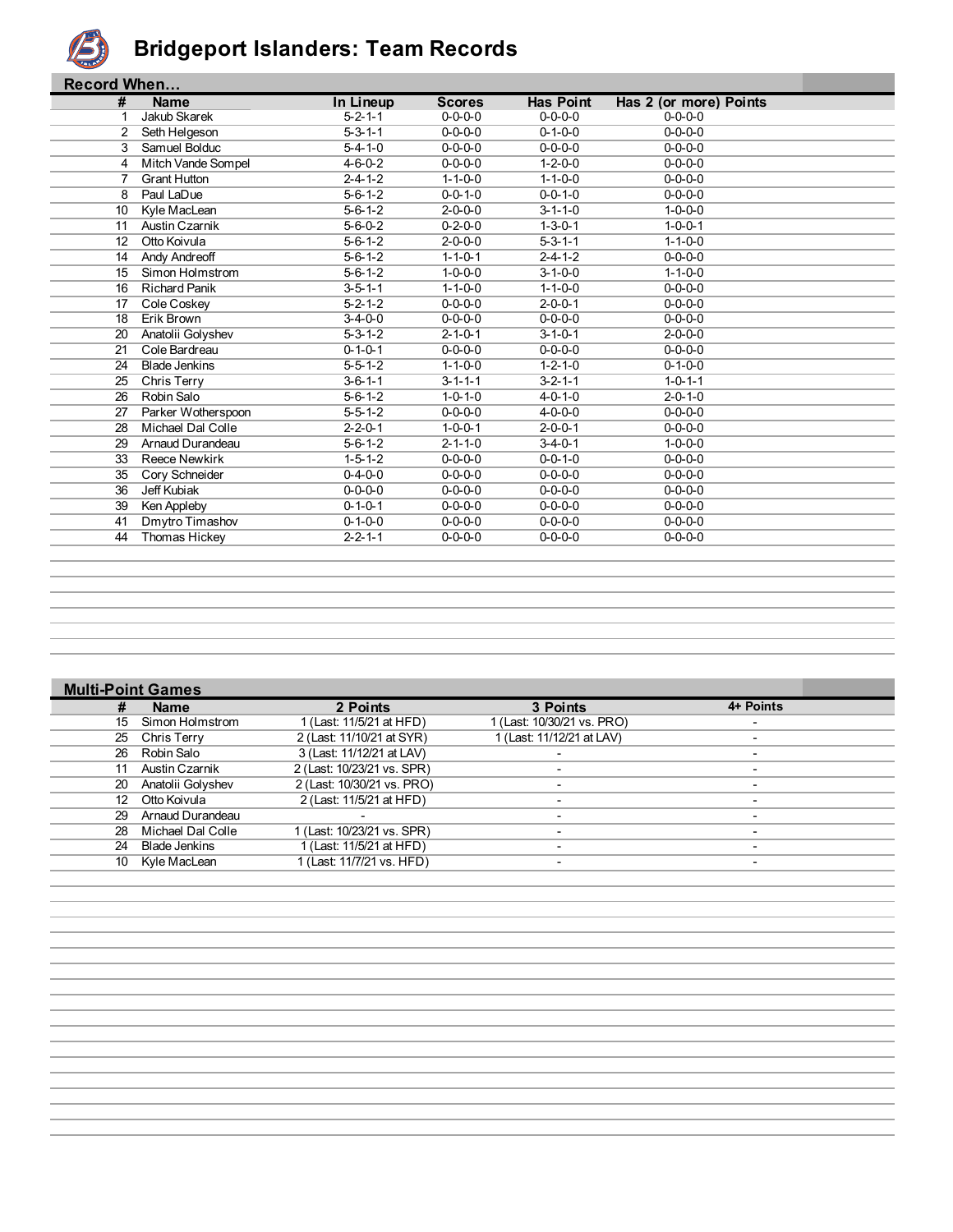

#### **Bridgeport Islanders: Regular Season Team Records**

| <b>Team Streaks</b>                 |                                                     |                                                      |
|-------------------------------------|-----------------------------------------------------|------------------------------------------------------|
| Category                            | 2021-22 Season                                      | Franchise Record (W - L - OTL - SOL)                 |
| Winning:                            | 3: 10/23/21 vs. SPR - 10/30/21 vs. PRO              | $9: 11/9/03 - 11/29/03 (9-0-0)$                      |
| <b>Points Earned:</b>               | 3: 2 times, rec. 11/7/21 vs. HFD - 11/12/21 at LAV  | 22: 10/19/03 - 12/14/03 (18-0-3-1)                   |
| Losing:                             | 4: 10/15/21 at HFD - 10/22/21 at SPR                | 10: 2/8/15 - 3/6/15 (0-9-1-0)                        |
| <b>Winless in Regulation:</b>       | 4: 10/15/21 at HFD - 10/22/21 at SPR                | 12: 3/19/14 - 4/14/14 (0-10-0-2)                     |
| <b>Winning Home:</b>                | 3: 10/23/21 vs. SPR - 10/30/21 vs. PRO              | $9: 1/24/07 - 2/20/07 (9-0-0-0)$                     |
| <b>Points Earned, Home:</b>         | 3: 10/23/21 vs. SPR - 10/30/21 vs. PRO              | 15: 10/14/18 - 12/27/18 (12-0-2-1)                   |
| Losing, Home:                       | 2: 10/31/21 vs. HFD - 11/6/21 vs. SPR)              | $8: 2/8/15 - 3/21/15 (0-8-0-0)$                      |
| <b>Winless in Requlation, Home:</b> | 2: 10/31/21 vs. HFD - 11/6/21 vs. SPR)              | $9: 1/2/11 - 2/13/11 (0-6-2-1)$                      |
| <b>Winning Road:</b>                | 1: 11/10/21 at SYR (3-1 W)                          | $8: 1/4/12 - 2/3/12$ (8-0-0-0)                       |
| <b>Points Earned, Road:</b>         | 2: 2 times, rec. 11/10/21 at SYR - 11/12/21 at LAV  | 12: 10/25/03 - 12/20/03 (10-0-2)                     |
| Losing, Road:                       | 5: 10/15/21 at HFD - 11/5/21 at HFD                 | 6: 5 times, rec. $2/13/15 - 3/6/15$ (0-5-1-0)        |
| <b>Winless in Requlation, Road:</b> | 5: 10/15/21 at HFD - 11/5/21 at HFD                 | 15: 11/25/04 - 2/2/05 (0-13-1-1)                     |
| <b>Shutout Sequence:</b>            | 95:24: 10/23/21 (13:06, 2nd) - 10/30/21 (4:20, 1st) | 204:45: 4/3/04 (5:10, 3rd) - 4/11/04 (4:55, 1st)     |
| <b>Shutout Sequence, Against:</b>   | n/a                                                 | 215:58: 10/24/04 (19:12, 2nd) - 11/6/04 (15:10, 1st) |

| <b>Team Single-Game Records</b>  |                                            |                                           |
|----------------------------------|--------------------------------------------|-------------------------------------------|
| Category                         | 2021-22 Season                             | Franchise Record (W - L - OTL - SOL)      |
| Goals:                           | 6: 10/30/21 vs. PRO (6-4 W)                | 8: 2 times, prev. 2/11/12 vs. SPR (8-1 W) |
| <b>Goals Allowed:</b>            | 7: 11/5/21 at HFD (4-7 L)                  | 9: 2/27/10 at HER (2-9 L)                 |
| Win Margin:                      | 3: 10/24/21 vs. LAV (3-0 W)                | 7: 2/11/12 vs. SPR (8-1 W)                |
| Loss Margin:                     | 4: 10/31/21 vs. HFD (1-5 L)                | 7: 3 times, rec. 4/14/17 at SPR (0-7 L)   |
|                                  |                                            |                                           |
| Shots:                           | 42: 10/31/21 vs. HFD (1-5 L)               | 57: 12/1/07 vs. LOW (4-3 SOW)             |
| <b>Shots Allowed:</b>            | 44: 10/16/21 at PRO (1-2 SOL)              | 55: 12/17/05 at HFD (2-3 L)               |
| <b>Fewest Shots:</b>             | 17: 10/22/21 at SPR (1-3 L)                | 11: 3/20/05 at ALB (0-1 OTL)              |
| <b>Fewest Shots Allowed:</b>     | 18: 10/15/21 at HFD (1-2L)                 | 13: 2/2/18 vs. SPR (0-1 L)                |
| <b>Most PP Goals:</b>            | 2: 3 times, rec. 11/5/21 at HFD (4-7 L)    | 6: 11/8/14 vs. ALB (7-2 W)                |
| <b>Most PP Goals Allowed:</b>    | 2: 2 times, rec. 10/30/21 vs. PRO (6-4 W)  | 5: 3/5/11 at POR (3-8 L)                  |
| <b>Most PP Attempts:</b>         | 5: 3 times, rec. 11/12/21 at LAV (4-5 OTL) | 14: 3/10/07 vs. PHI (5-4 W)               |
| <b>Most PP Attempts Allowed:</b> | 6: 11/10/21 at SYR (4-5 OTL)               | 17: 10/22/04 at ALB (1-5 L)               |
| <b>Most SH Goals:</b>            | n/a                                        | 2: 2/14/04 at SPR (5-3 W)                 |
| <b>Most SH Goals Allowed:</b>    | n/a                                        | 2: Many Times                             |
| <b>Most Penalties:</b>           | 7: 2 times, rec. 11/6/21 vs. SPR (1-4 L)   | 35: 2/1/02 at SPR (1-7 L)                 |
| <b>Most Penalty Minutes:</b>     | 25: 11/6/21 vs. SPR (1-4 L)                | 183: 2/1/02 at SPR (1-7 L)                |
| Longest SO (rounds)              | 4: 10/17/21 at SPR (3-4 SOL)               | 13: 1/31/10 vs. NOR (1-2L)                |

| <b>Team Single-Period Records (Not Including Overtime)</b> |                                   |  |  |  |
|------------------------------------------------------------|-----------------------------------|--|--|--|
| Category                                                   | 2021-22 Season                    |  |  |  |
| Goals:                                                     | 3: 11/12/21 at LAV (1st period)   |  |  |  |
| <b>Goals Allowed:</b>                                      | 4: 11/5/21 at HFD (1st period)    |  |  |  |
| Shots:                                                     | 17: 10/31/21 vs. HFD (2nd period) |  |  |  |
| <b>Shots Allowed:</b>                                      | 19: 10/16/21 at PRO (2nd period)  |  |  |  |
| <b>Fewest Shots:</b>                                       | 4: 10/17/21 at SPR (2nd period)   |  |  |  |
| <b>Fewest Shots Allowed:</b>                               | 3: 10/15/21 at HFD (2nd period)   |  |  |  |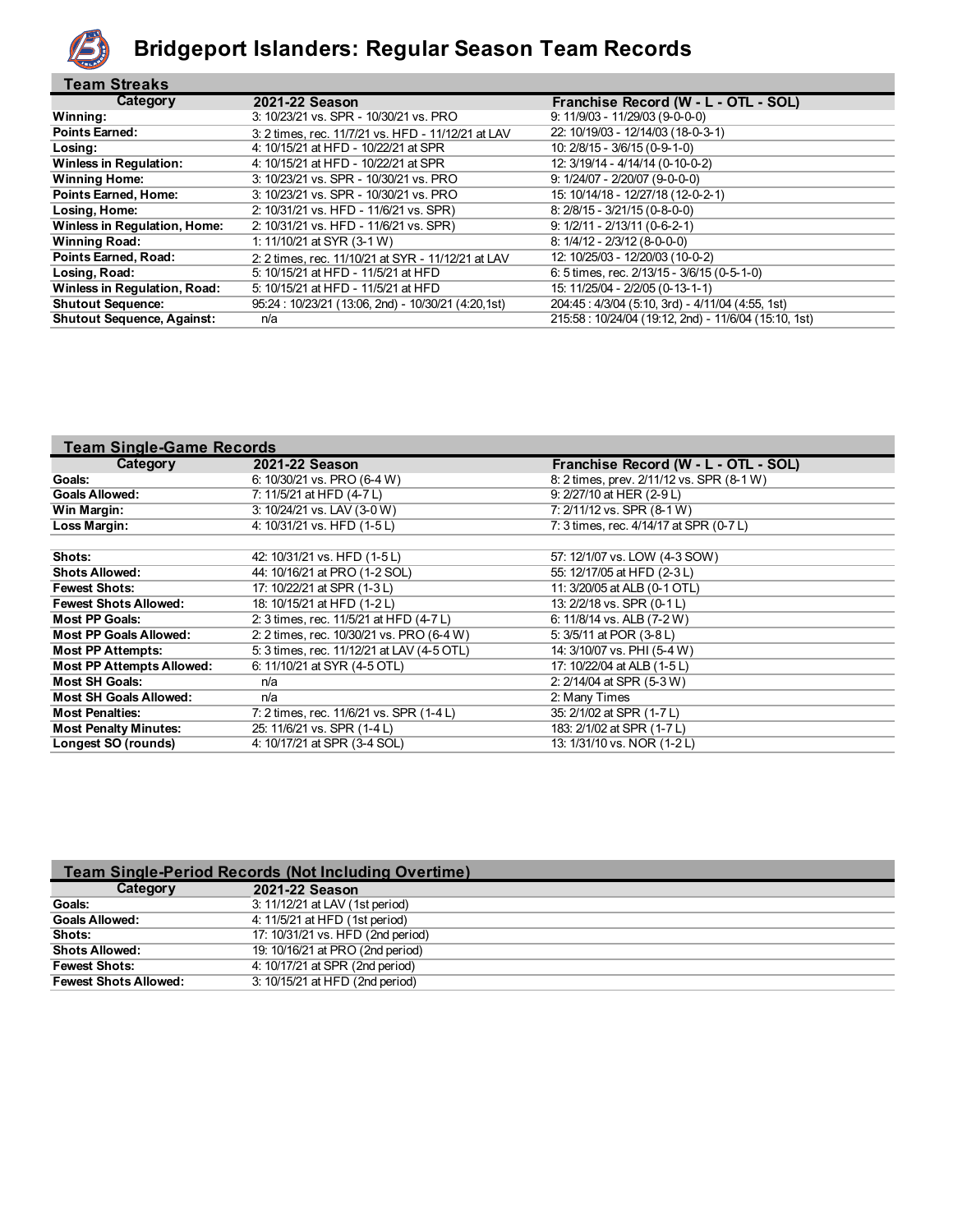

## **Bridgeport Islanders: Individual Records**

| The Fastest (not including overtime)   |                                    |                                    |  |  |  |  |
|----------------------------------------|------------------------------------|------------------------------------|--|--|--|--|
| Category                               | Home                               | Road                               |  |  |  |  |
| <b>Goal To Start A Game:</b>           | 3:31, 11/7/21 vs. HFD              | 7:07, 11/5/21 at HFD               |  |  |  |  |
| <b>Goal Against To Start A Game:</b>   | 0.42, 11/6/21 vs. SPR              | 0:27, 11/12/21 at LAV              |  |  |  |  |
| <b>Goal To Start A Period:</b>         | 1:56, 11/7/21 vs, HFD (2nd period) | 1:27, 11/5/21 at HFD (2nd period)  |  |  |  |  |
| <b>Goal Against To Start A Period:</b> | 0.42, 11/6/21 vs. SPR (1st period) | 0:27, 11/12/21 at LAV (1st period) |  |  |  |  |

| <b>Individual Streaks</b> |                                                                   |
|---------------------------|-------------------------------------------------------------------|
| Category                  | 2021-22 Season                                                    |
| <b>Goals:</b>             | 3: Anatolii Golyshev (10/24/21 vs. LAV - 11/5/21 at HFD)          |
| Assists:                  | 5: Otto Koivula (10/17/21 at SPR - 10/30/21 vs. PRO)              |
| Points:                   | 5: Otto Koivula, 2 times (Last: 11/5/21 at HFD - 11/12/21 at LAV) |

| <b>Individual Highs, Game</b> |                                        |                                                          |
|-------------------------------|----------------------------------------|----------------------------------------------------------|
| Category                      | 2021-22 Season                         | <b>Franchise Record</b>                                  |
| Goals:                        | 2: Anatolii Golyshev, 10/24/21 vs. LAV | 4: Sean Bergenheim, 2/22/06 vs. HFD                      |
|                               | 2: Blade Jenkins, 11/5/21 at HFD       |                                                          |
|                               |                                        |                                                          |
| Assists:                      | 2: Many Tied                           | 4: Blake Comeau, 10/8/06 at BNG                          |
|                               |                                        | 4: Robert Nilsson, 12/16/06 vs. LOW                      |
|                               |                                        | 4: Mike Iggulden, 12/13/08 at NOR                        |
|                               |                                        | 4: Greg Mauldin, 2/13/10 at HFD                          |
|                               |                                        | 4: Jeremy Colliton (2x), 3/25/11 vs. BNG; 4/5/11 vs. SPR |
|                               |                                        | 4: Kael Mouillierat, 2/11/12 vs. SPR                     |
|                               |                                        | 4: Tony Romano, 3/27/12 vs. WOR                          |
|                               |                                        | 4: Josh Ho-Sang, 11/4/18 vs. WBS                         |
|                               |                                        |                                                          |
| Points:                       | 3: Simon Holmstrom, 10/30/21 vs. PRO   | 5: Blake Comeau, 10/13/06 at HFD                         |
|                               | 3: Arnaud Durandeau, 11/7/21 vs. HFD   | 5: Jeff Tambellini, 4/4/08 vs. PHI                       |
|                               | 3: Chris Terry, 11/12/21 at LAV        | 5: Greg Mauldin, 2/13/10 at HFD                          |
|                               |                                        | 5: Ryan Strome, 11/1/13 at WOR                           |
|                               |                                        | 5: Travis St. Denis, 3/15/18 vs. ROC                     |
|                               |                                        | 5: Josh Ho-Sang, 2/17/19 vs. CHA                         |
|                               |                                        |                                                          |
| <b>Power-Play Goals:</b>      | 1: Many Tied                           | 2: Many Times                                            |
|                               |                                        |                                                          |
|                               |                                        |                                                          |
| <b>Shorthanded Goals:</b>     | n/a                                    | 2: Many Times                                            |
|                               |                                        |                                                          |
|                               |                                        |                                                          |
| <b>Penalty Minutes:</b>       | 17: Seth Helgeson, 11/6/21 vs. SPR     | 46: Matt Carkner, 4/10/16 vs. LV                         |
|                               |                                        |                                                          |
| Shots:                        | 8: Andy Andreoff, 10/23/21 vs. SPR     |                                                          |
|                               | 8: Arnaud Durandeau, 11/7/21 vs. HFD   |                                                          |
|                               |                                        |                                                          |
| <b>Plus-Minus</b>             | Plus-4: Paul LaDue, 10/30/21 vs. PRO   |                                                          |

| <b>Goaltending Streaks</b>      |                                        |                                                      |
|---------------------------------|----------------------------------------|------------------------------------------------------|
| Category                        | 2021-22 Season                         | <b>Franchise Record</b>                              |
| Winning:                        | 3: Jakub Skarek, 10/23/21 - 10/30/21   | 12: Jaroslav Halak, 1/20/17 at SPR - 2/19/17 vs. HER |
| <b>Points Earned:</b>           | 4: Jakub Skarek, 10/17/21 - 10/30/21   | 12: Jaroslav Halak, 1/20/17 at SPR - 2/19/17 vs. HER |
| Losing:                         | 4: Cory Schneider, 10/31/21 - 11/13/21 |                                                      |
| <b>Winless in Regulation:</b>   | 4: Cory Schneider, 10/31/21 - 11/13/21 |                                                      |
| <b>Consecutive Starts:</b>      | 3: Jakub Skarek, 10/23/21 - 10/30/21   |                                                      |
| <b>Consecutive Appearances:</b> | 3: 2 Tied, 3 Times                     |                                                      |
|                                 |                                        |                                                      |

#### **Goaltending Highs**

| Category       | 2021-22 Season                         | <b>Franchise Record</b>              |
|----------------|----------------------------------------|--------------------------------------|
| Saves, Game:   | 42: Ken Appleby, 10/16/21 at PRO       | 52: Wade Dubielewicz, 2/9/07 vs. HER |
| Saves, Period: | 19: Ken Appleby, 10/16/21 at PRO (2nd) |                                      |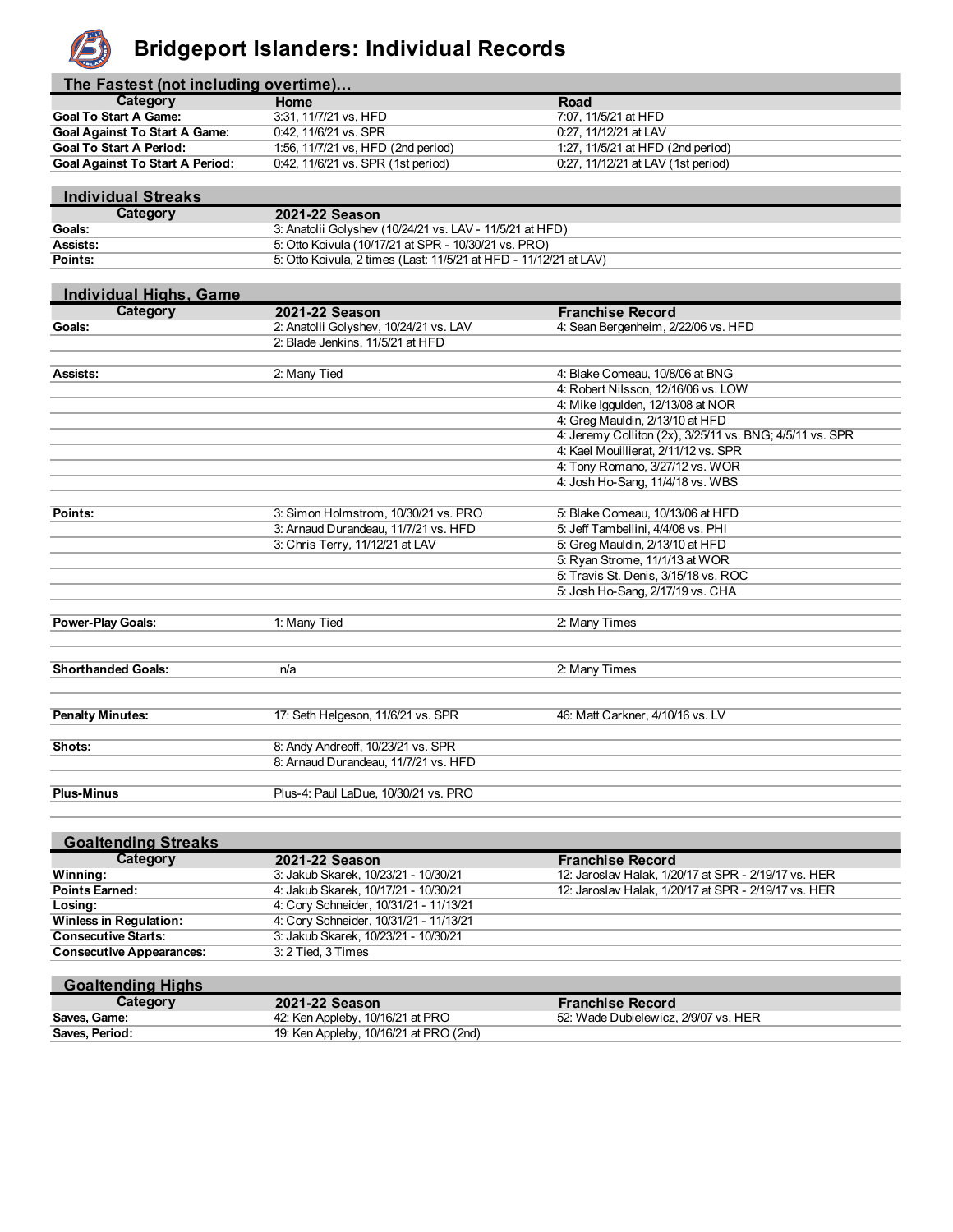

## **Bridgeport Islanders: Team Breakdown**

| 10-Game Split |           |           |           |           |                 |  |
|---------------|-----------|-----------|-----------|-----------|-----------------|--|
| <b>Games</b>  | <b>GF</b> | <b>GA</b> | <b>PP</b> | <b>PK</b> | <b>Record</b>   |  |
| $1 - 10$      | 25        | 34        | $6 - 30$  | $22 - 30$ | $3 - 5 - 0 - 2$ |  |
| $11 - 20$     | 12        | 11        | $2 - 15$  | $12 - 14$ | $2 - 1 - 1 - 0$ |  |
| $21 - 30$     |           |           | $0-0$     | $0-0$     | $0 - 0 - 0 - 0$ |  |
| $31 - 40$     |           |           | $0-0$     | $0-0$     | $0 - 0 - 0 - 0$ |  |
| 41-50         |           | 0         | $0-0$     | $0-0$     | $0 - 0 - 0 - 0$ |  |
| 51-60         |           | 0         | $0-0$     | $0-0$     | $0 - 0 - 0 - 0$ |  |
| 61-70         |           |           | $0-0$     | $0-0$     | $0 - 0 - 0 - 0$ |  |
| 71-72         |           |           | $0-0$     | $0-0$     | $0 - 0 - 0 - 0$ |  |
| <b>TOTAL</b>  | 37        | 45        | $8 - 45$  | 34-44     | $5 - 6 - 1 - 2$ |  |

| <b>Overtime/Shootout Results</b> |                 |                     |               |               | <b>Season-by-Season Shootout Record</b> |           |         |
|----------------------------------|-----------------|---------------------|---------------|---------------|-----------------------------------------|-----------|---------|
| <b>Date</b>                      | Opponent        | <b>Winning Goal</b> | <b>Result</b> | <b>Season</b> | <b>Overall</b>                          | Home      | Road    |
| 10/16/21                         | at Providence   | J. Froden           | 1-2 SOL       | 2004-05       | $5 - 1$                                 | $4 - 0$   | $1 - 1$ |
| 10/17/21                         | at Springfield  | H. McGing           | 3-4 SOL       | 2005-06       | $2 - 3$                                 | $1 - 2$   | $1 - 1$ |
| 10/23/21                         | vs. Springfield | R. Salo             | 4-3 OTW       | 2006-07       | 7-6                                     | $4 - 4$   | $3-2$   |
| 11/12/21                         | at Laval        | L. Dauphin          | 4-5 OTL       | 2007-08       | $7-3$                                   | $3 - 2$   | $4 - 1$ |
|                                  |                 |                     |               | 2008-09       | 7-5                                     | $4 - 1$   | $3 - 4$ |
|                                  |                 |                     |               | 2009-10       | 7-6                                     | $4 - 3$   | $3 - 3$ |
|                                  |                 |                     |               | 2010-11       | $4 - 7$                                 | $3 - 3$   | $1 - 4$ |
|                                  |                 |                     |               | 2011-12       | $4-6$                                   | $1 - 2$   | $3 - 4$ |
|                                  |                 |                     |               | 2012-13       | $2 - 5$                                 | $0 - 4$   | $2 - 1$ |
|                                  |                 |                     |               | 2013-14       | 4-6                                     | $3 - 1$   | $1 - 5$ |
|                                  |                 |                     |               | 2014-15       | $3 - 1$                                 | $2 - 0$   | $1 - 1$ |
|                                  |                 |                     |               | 2015-16       | $3-3$                                   | $0 - 2$   | $3 - 1$ |
|                                  |                 |                     |               | 2016-17       | $5 - 1$                                 | $3-0$     | $2 - 1$ |
|                                  |                 |                     |               | 2017-18       | $3-3$                                   | $2 - 2$   | $1 - 1$ |
|                                  |                 |                     |               | 2018-19       | $6-3$                                   | $3 - 2$   | $3 - 1$ |
|                                  |                 |                     |               | 2019-20       | $0-0$                                   | $0-0$     | $0-0$   |
|                                  |                 |                     |               | 2020-21       | $2 - 0$                                 | $1 - 1$   | $1 - 1$ |
|                                  |                 |                     |               | 2021-22       | $0 - 2$                                 | $0-0$     | $0 - 2$ |
|                                  |                 |                     |               | <b>TOTAL</b>  | 71-64                                   | $37 - 31$ | 35-33   |
|                                  |                 |                     |               |               |                                         |           |         |
|                                  |                 |                     |               |               |                                         |           |         |
|                                  |                 |                     |               |               |                                         |           |         |

|                | <b>Bridgeport Islanders Penalty Shots</b> |             |                        |               |                    |  |  |  |
|----------------|-------------------------------------------|-------------|------------------------|---------------|--------------------|--|--|--|
| <b>Shooter</b> |                                           | <b>Date</b> | <b>Opposing Goalie</b> | <b>Result</b> | <b>Game Result</b> |  |  |  |
| 28             | Michael Dal Colle                         | 10/22/21    | Joel Hofer             | No goal       | $1 - 3L$           |  |  |  |
|                |                                           |             |                        |               |                    |  |  |  |
|                |                                           |             |                        |               |                    |  |  |  |
|                |                                           |             |                        |               |                    |  |  |  |
|                | <b>Opponents Penalty Shots</b>            |             |                        |               |                    |  |  |  |
| <b>Shooter</b> |                                           | <b>Date</b> | <b>Opposing Goalie</b> | <b>Result</b> | <b>Game Result</b> |  |  |  |
| n/a            |                                           |             |                        |               |                    |  |  |  |
|                |                                           |             |                        |               |                    |  |  |  |
|                |                                           |             |                        |               |                    |  |  |  |
|                |                                           |             |                        |               |                    |  |  |  |
|                |                                           |             |                        |               |                    |  |  |  |
|                |                                           |             |                        |               |                    |  |  |  |
|                |                                           |             |                        |               |                    |  |  |  |
|                |                                           |             |                        |               |                    |  |  |  |
|                |                                           |             |                        |               |                    |  |  |  |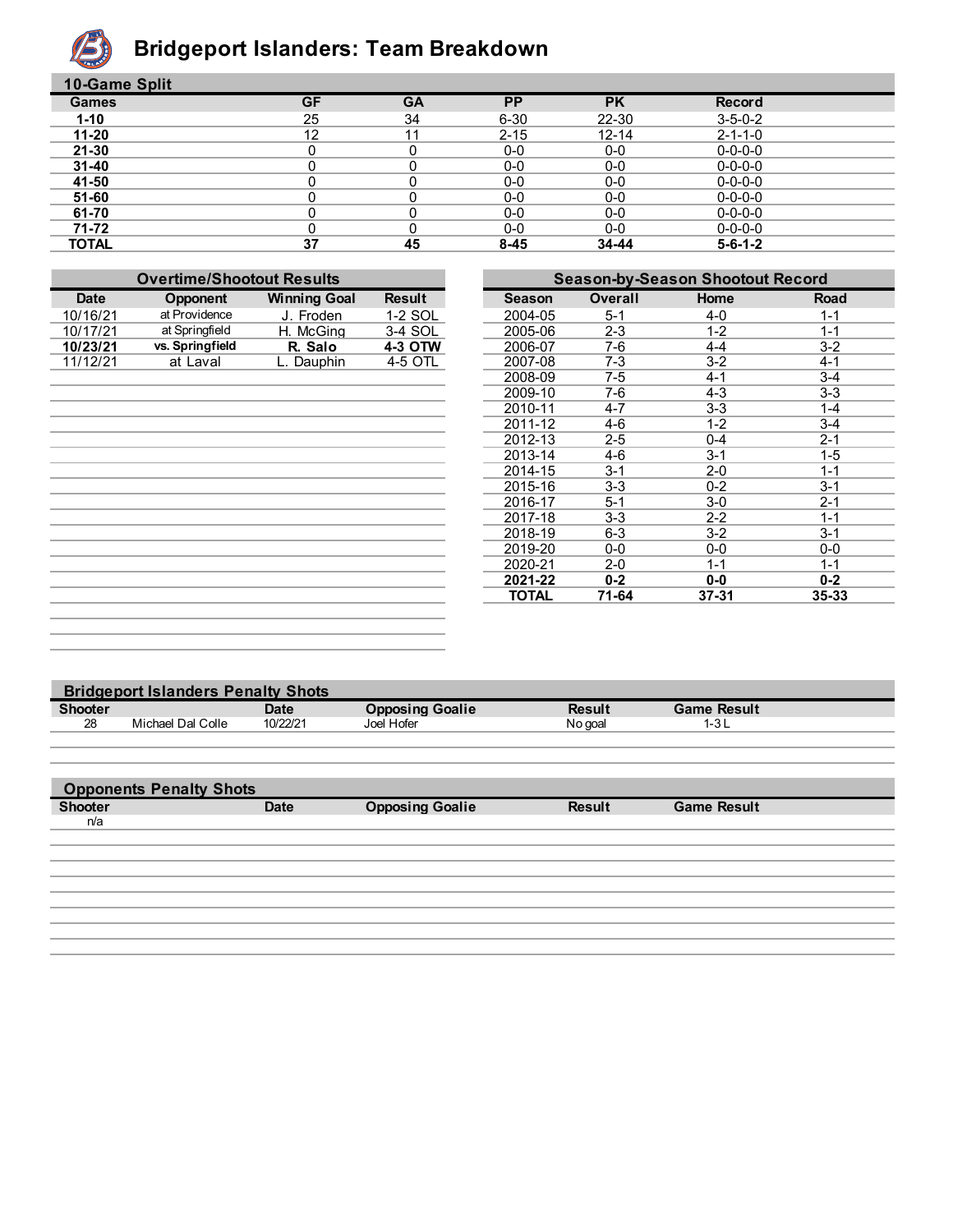

#### **Bridgeport Islanders: All-Time Records**

| <b>Goals (Career)</b>         |    |
|-------------------------------|----|
| 1. Jeff Hamilton (2002-06)    | 89 |
| 2. Jeremy Colliton (2005-12)  | 77 |
| 3. Trevor Smith (2006-10)     | 72 |
| 4. Jeff Tambellini (2005-09)  | 71 |
| 5. Travis St. Denis (2016-20) | 65 |
| 6. Steve Bernier (2016-20)    | 63 |
| 7. Steven Regier (2004-08)    | 61 |
| 8. Trent Hunter (2001-03)     | 60 |
| 9. Mike Halmo (2011-16)       | 56 |
| 10. Rob Collins (2003-06)     | 53 |

|  | <b>Goals (Season)</b> |
|--|-----------------------|
|--|-----------------------|

| 1. Jeff Hamilton (2003-04)     | 43 |
|--------------------------------|----|
| 2. Jeff Tambellini (2007-08)   | 38 |
| T-3. Trent Hunter (2002-03)    | 30 |
| T-3. Trent Hunter (2001-02)    | 30 |
| T-3. Jeff Tambellini (2006-07) | 30 |
| T-3. Trevor Smith (2008-09)    | 30 |
| 7, Nino Niederreiter (2012-13) | 28 |
| 8. Jason Krog (2001-02)        | 26 |
| T-9. Brock Nelson (2012-13)    | 25 |

| <b>Assists (Career)</b>      |     | Points (Career)           |
|------------------------------|-----|---------------------------|
| 1. Jeremy Colliton (2005-12) | 126 | 1. Jeremy Colliton (200   |
| 2. Rob Collins (2003-06)     | 110 | 2. Rob Collins (2003-06   |
| 3. Aaron Ness (2010-15)      | 100 | 3. Jeff Hamilton (2002-0  |
| 4. Josh Ho-Sang (2016-20)    | 91  | 4. Steven Regier (2004-   |
| T-5. Steven Regier (2004-08) | 89  | 5. Trevor Smith (2006-1   |
| T-5. Tanner Fritz (2015-21)  | 89  | 6. Jeff Tambellini (2005- |
| 7. Mark Wotton (2006-11)     | 88  | 7. Alan Quine (2013-18)   |
| 8. Matt Donovan (2010-14)    | 87  | T-8. Travis St. Denis (2  |
| 9. Alan Quine (2013-18)      | 86  | T-8. Trent Hunter (2001   |
| 10. Sebastian Aho (2017-20)  | 84  | 10. Tanner Fritz (2015-2  |
|                              |     |                           |
|                              |     |                           |
|                              |     |                           |

|                               |    |                              |     | .                               |     |
|-------------------------------|----|------------------------------|-----|---------------------------------|-----|
| 1. Jeff Hamilton (2002-06)    | 89 | 1. Jeremy Colliton (2005-12) | 126 | 1. Jeremy Colliton (2005-12)    | 203 |
| 2. Jeremy Colliton (2005-12)  | 77 | 2. Rob Collins (2003-06)     | 110 | 2. Rob Collins (2003-06)        | 163 |
| 3. Trevor Smith (2006-10)     | 72 | 3. Aaron Ness (2010-15)      | 100 | 3. Jeff Hamilton (2002-06)      | 156 |
| 4. Jeff Tambellini (2005-09)  | 71 | 4. Josh Ho-Sang (2016-20)    | 91  | 4. Steven Regier (2004-08)      | 150 |
| 5. Travis St. Denis (2016-20) | 65 | T-5. Steven Regier (2004-08) | 89  | 5. Trevor Smith (2006-10)       | 149 |
| 6. Steve Bernier (2016-20)    | 63 | T-5. Tanner Fritz (2015-21)  | 89  | 6. Jeff Tambellini (2005-09)    | 138 |
| 7. Steven Regier (2004-08)    | 61 | 7. Mark Wotton (2006-11)     | 88  | 7. Alan Quine (2013-18)         | 137 |
| 8. Trent Hunter (2001-03)     | 60 | 8. Matt Donovan (2010-14)    | 87  | T-8. Travis St. Denis (2016-20) | 136 |
| 9. Mike Halmo (2011-16)       | 56 | 9. Alan Quine (2013-18)      | 86  | T-8. Trent Hunter (2001-03)     | 136 |
| 10. Rob Collins (2003-06)     | 53 | 10. Sebastian Aho (2017-20)  | 84  | 10. Tanner Fritz (2015-21)      | 135 |
|                               |    |                              |     |                                 |     |

|  | <b>Goals (Season)</b> | <b>Assists (Season)</b> | <b>Points (Season)</b> |
|--|-----------------------|-------------------------|------------------------|
|--|-----------------------|-------------------------|------------------------|

| 1. Jeff Hamilton (2003-04)     | 43 | 1. Rob Collins (2003-06)     | 48 | 1. Jeff Tambellini (2007-08) | 76 |
|--------------------------------|----|------------------------------|----|------------------------------|----|
| 2. Jeff Tambellini (2007-08)   | 38 | 2. Ben Walter (2007-08)      | 46 | 2. Trent Hunter (2002-03)    | 71 |
| T-3. Trent Hunter (2002-03)    | 30 | T-3. Devon Toews (2016-17)   | 41 | 3. Rob Collins (2005-06)     | 69 |
| T-3. Trent Hunter (2001-02)    | 30 | T-3. Trent Hunter (2002-03)  | 41 | 4. Jeff Hamilton (2003-04)   | 68 |
| T-3. Jeff Tambellini (2006-07) | 30 | T-3. Mike Iggulden (2008-09) | 41 | T-5. Mike Iggulden (2008-09) | 66 |
| T-3. Trevor Smith (2008-09)    | 30 | T-6. Eric Manlow (2002-03)   | 40 | T-5. Ben Walter (2007-08)    | 66 |
| 7, Nino Niederreiter (2012-13) | 28 | T-6. Ray Giroux (2001-02)    | 40 | 7. Trent Hunter (2001-02)    | 65 |
| 8. Jason Krog (2001-02)        | 26 | T-8. Rob Collins (2004-05)   | 39 | T-8. Trevor Smith (2008-09)  | 62 |
| T-9. Brock Nelson (2012-13)    | 25 | T-8. Chris Bourque (2018-19) | 39 | T-8. Jason Krog (2001-02)    | 62 |
|                                |    |                              |    |                              |    |

| Points (Season)               |    |  |
|-------------------------------|----|--|
| 1. Jeff Tambellini (2007-08)  | 76 |  |
| 2. Trent Hunter (2002-03)     | 71 |  |
| 3. Rob Collins (2005-06)      | 69 |  |
| 4. Jeff Hamilton (2003-04)    | 68 |  |
| T-5. Mike Iggulden (2008-09)  | 66 |  |
| T-5. Ben Walter (2007-08)     | 66 |  |
| 7. Trent Hunter (2001-02)     | 65 |  |
| T-8. Trevor Smith (2008-09)   | 62 |  |
| T-8. Jason Krog (2001-02)     | 62 |  |
| T-8. Rhett Rakhshani ('10-11) | 62 |  |
| T-8. Rob Collins (2004-05)    | 62 |  |
|                               |    |  |

#### **Games (Career) Goalie GP (Career) Wins (Career) Wins (Career)** Mark Wotton (2006-11) 368 1. Wade Dubielewicz (103-08) 164 1. Wade Dubielewicz 2. Jeremy Colliton (2005-12) 326 2. Kevin Poulin (2010-15) 156 3. Kyle Burroughs (2014-20) 313 3. Chris Gibson (2015-20) 151<br>4. Steven Regier (2004-08) 290 4. Rick DiPietro (2001-13) 117 4. Steven Regier (2004-08) 290<br>5. Aaron Ness (2010-15) 280 5. Aaron Ness (2010-15) 6. Ben Holmstrom (2015-19) 268 7. Travis St. Denis (2016-20) 259 **8. Seth Helgeson (2017-21) 248**<br>
9. Michael Haley (2007-12) 247 9. Michael Haley (2007-12) 247<br>10. Connor Jones (2015-19) 244 10. Connor Jones (2015-19) 244<br>11. Tomas Marcinko (2008-12) 243 11. Tomas Marcinko (2008-12) 243<br>12. Justin Mapletoft (2001-05) 240 12. Justin Mapletoft (2001-05)

| Games (Season)                 |    |
|--------------------------------|----|
| T-1. Trent Hunter (2001-02)    | 80 |
| T-1. Chris Armstrong ('01-02)  | 80 |
| T-1. Justin Mapletoft ('01-02) | 80 |
| T-1. Sean Bentivoglio ('09-10) | 80 |
| T-5. Ben Guite (2003-04)       | 79 |
| T-5. Chris Campoli (2004-05)   | 79 |
| T-7. Kevin Colley (2003-04)    | 78 |
| T-7. Rob Collins (2004-05)     | 78 |
| T-7. Cole Jarrett (2005-06)    | 78 |
| T-7. Mark Wotton (2006-07)     | 78 |
| T-7. Masi Marjamaki ('06-07)   | 78 |
| T-7. Sean Bentivoglio ('08-09) | 78 |

| 1. Mark Wotton (2006-11)       | 368 | 1. Wade Dubielewicz ('03-08)  | 164 |
|--------------------------------|-----|-------------------------------|-----|
| 2. Jeremy Colliton (2005-12)   | 326 | 2. Kevin Poulin (2010-15)     | 156 |
| 3. Kyle Burroughs (2014-20)    | 313 | 3. Chris Gibson (2015-20)     | 151 |
| 4. Steven Regier (2004-08)     | 290 | 4. Rick DiPietro (2001-13)    | 117 |
| 5. Aaron Ness (2010-15)        | 280 | 5. Dieter Kochan (2003-05)    | 84  |
| 6. Ben Holmstrom (2015-19)     | 268 | 6. Nathan Lawson (2008-11)    | 83  |
| 7. Travis St. Denis (2016-20)  | 259 | 7. Anders Nilsson (2011-14)   | 75  |
| 8. Seth Helgeson (2017-21)     | 248 | 8. Stephon Williams (2014-17) | 58  |
| 9. Michael Haley (2007-12)     | 247 | 9. Steve Valiguette (2001-03) | 54  |
| 10. Connor Jones (2015-19)     | 244 | T-10. Jeremy Smith (2018-19)  | 43  |
| 11. Tomas Marcinko (2008-12)   | 243 | T-10. Mike Morrison (2007-08) | 43  |
| 12. Justin Mapletoft (2001-05) | 240 | 12. Mikko Koskinen (2009-12)  | 43  |
|                                |     |                               |     |

| Games (Season)                 |    | <b>Goalies GP (Season)</b>         |    | Wins (Season)                     |    |
|--------------------------------|----|------------------------------------|----|-----------------------------------|----|
| T-1. Trent Hunter (2001-02)    | 80 | 1. Rick DiPietro (2001-02)         | 59 | 1. Rick DiPietro (2001-02)        | 30 |
| T-1. Chris Armstrong ('01-02)  | 80 | 2. Kevin Poulin (2011-12)          | 49 | 2. Kevin Poulin (2011-12)         | 26 |
| T-1. Justin Mapletoft ('01-02) | 80 | 3. Wade Dubielewicz ('05-06)       | 46 | 3. Mike Morrison (2007-08)        | 23 |
| T-1. Sean Bentivoglio ('09-10) | 80 | T-4. Kevin Poulin (2014-15)        | 45 | 4. Wade Dubielewicz ('06-07)      | 22 |
| T-5. Ben Guite (2003-04)       | 79 | T-4. Dieter Kochan (2003-04)       | 45 | T-5. Jeremy Smith (2018-19)       | 21 |
| T-5. Chris Campoli (2004-05)   | 79 | T-6. Wade Dubielewicz ('04-05)     | 43 | T-5. Chris Gibson (2018-19)       | 21 |
| T-7. Kevin Colley (2003-04)    | 78 | T-6. Mike Morrison (2007-08)       | 43 | T-7. Dieter Kochan (2003-04)      | 20 |
| T-7. Rob Collins (2004-05)     | 78 | T-6. Jeremy Smith (2018-19)        | 43 | T-7. Wade Dubielewicz ('03-04) 20 |    |
| T-7. Cole Jarrett (2005-06)    | 78 | 9. Chris Gibson (2015-16)          | 42 | T-7. Wade Dubielewicz ('05-06) 20 |    |
| T-7. Mark Wotton (2006-07)     | 78 | T-10. Wade Dubielewicz ('06-07' 40 |    | T-10. Dieter Kochan (2004-05)     | 19 |
| T-7. Masi Marjamaki ('06-07)   | 78 | T-10. Scott Munroe (2009-10)       | 40 | T-10. Wade Dubielewicz ('04-05 19 |    |
| T-7. Sean Bentivoglio ('08-09) | 78 | T-10. Chris Gibson (2018-19)       | 40 | T-10. Nathan Lawson (2008-09) 19  |    |
|                                |    |                                    |    | T 10 Chric Cibcon (2017 18)       | 10 |

| 1. Wade Dubielewicz ('03-08)  | 81 |  |
|-------------------------------|----|--|
| 2. Chris Gibson (2015-20)     | 76 |  |
| 3. Kevin Poulin (2010-15)     | 69 |  |
| 4. Rick DiPietro (2001-13)    | 56 |  |
| 5. Nathan Lawson (2008-11)    | 41 |  |
| 6. Dieter Kochan (2003-05)    | 41 |  |
| 7. Anders Nilsson (2011-14)   | 35 |  |
| 8. Steve Valiquette (2001-03) | 25 |  |
| 9. Stephon Williams (2014-17) | 24 |  |
| 10. Mike Morrison (2007-08)   | 23 |  |
|                               |    |  |

| 1. Rick DiPietro (2001-02)     | 30 |
|--------------------------------|----|
| 2. Kevin Poulin (2011-12)      | 26 |
| 3. Mike Morrison (2007-08)     | 23 |
| 4. Wade Dubielewicz ('06-07)   | 22 |
| T-5. Jeremy Smith (2018-19)    | 21 |
| T-5. Chris Gibson (2018-19)    | 21 |
| T-7. Dieter Kochan (2003-04)   | 20 |
| T-7. Wade Dubielewicz ('03-04) | 20 |
| T-7. Wade Dubielewicz ('05-06) | 20 |
| T-10. Dieter Kochan (2004-05)  | 19 |
| T-10. Wade Dubielewicz ('04-05 | 19 |
| T-10. Nathan Lawson (2008-09)  | 19 |
| T-10. Chris Gibson (2017-18)   | 19 |
| T-10. Scott Munroe (2009-10)   | 19 |
|                                |    |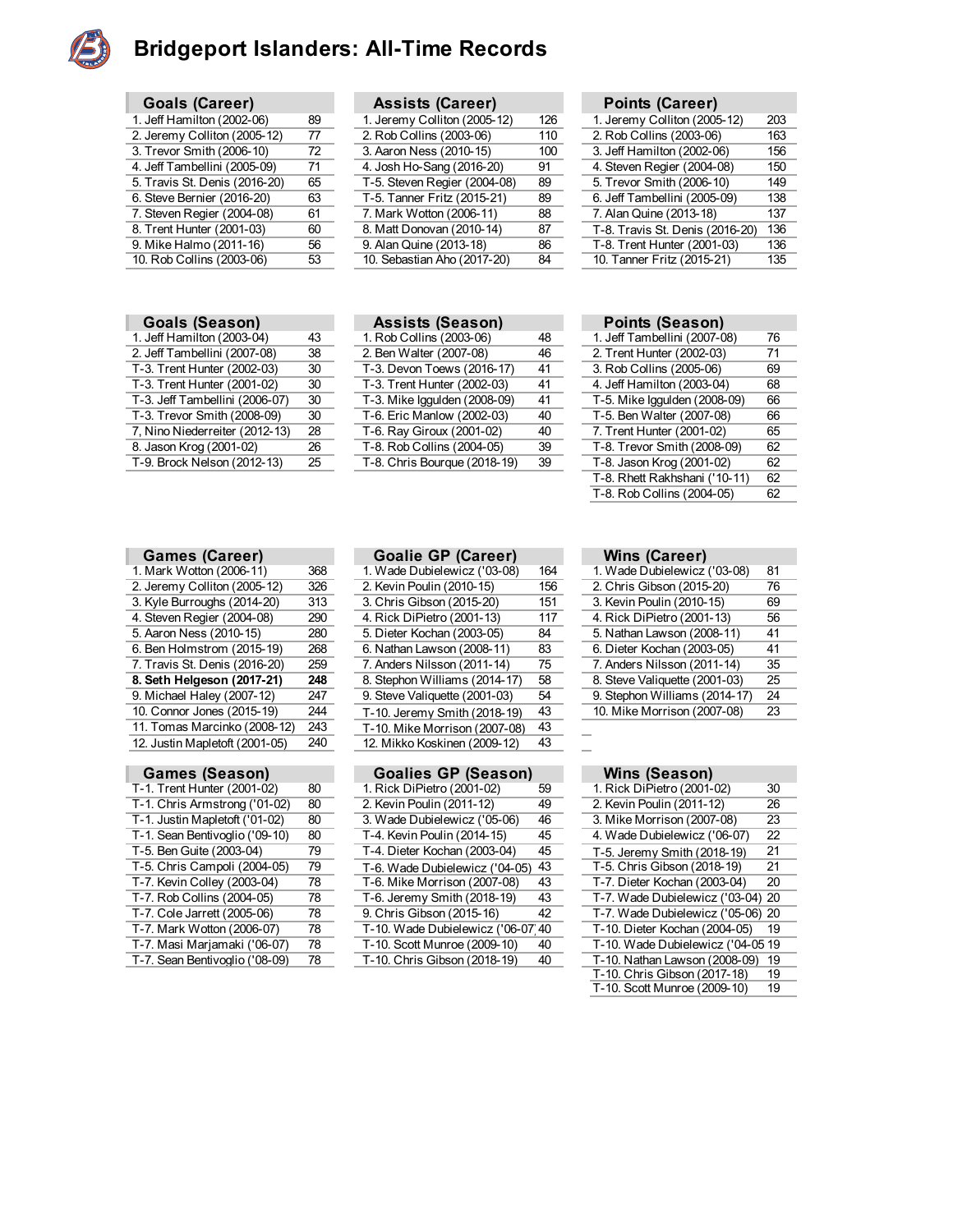

## **Bridgeport Islanders: Transactions**

| Transactions |            |                                                                                |  |  |  |  |  |  |
|--------------|------------|--------------------------------------------------------------------------------|--|--|--|--|--|--|
| <b>Date</b>  | ADD / DEL  | <b>Transaction</b>                                                             |  |  |  |  |  |  |
| 10/19/21     | ADD.       | Paul Thompson (C) signed to SPC                                                |  |  |  |  |  |  |
| 10/19/21     | DEL        | Paul Thompson (C) loaned to Worcester (ECHL)                                   |  |  |  |  |  |  |
| 10/19/21     | ADD.       | Erik Brown (LW) recalled from Ioan to Worcester (ECHL)                         |  |  |  |  |  |  |
| 10/19/21     | <b>ADD</b> | Leo Komarov (C) loaned from the New York Islanders (NHL)                       |  |  |  |  |  |  |
| 10/19/21     | DEL        | Dmytro Timashov (LW) cleared unconditional waivers for purpose of termination  |  |  |  |  |  |  |
| 10/26/21     | <b>ADD</b> | Cory Schneider (G) loaned from the New York Islanders (ECHL)                   |  |  |  |  |  |  |
| 11/1/21      | DEL        | Ken Appleby (G) reassigned to Worcester (ECHL) by the New York Islanders (NHL) |  |  |  |  |  |  |
|              |            |                                                                                |  |  |  |  |  |  |